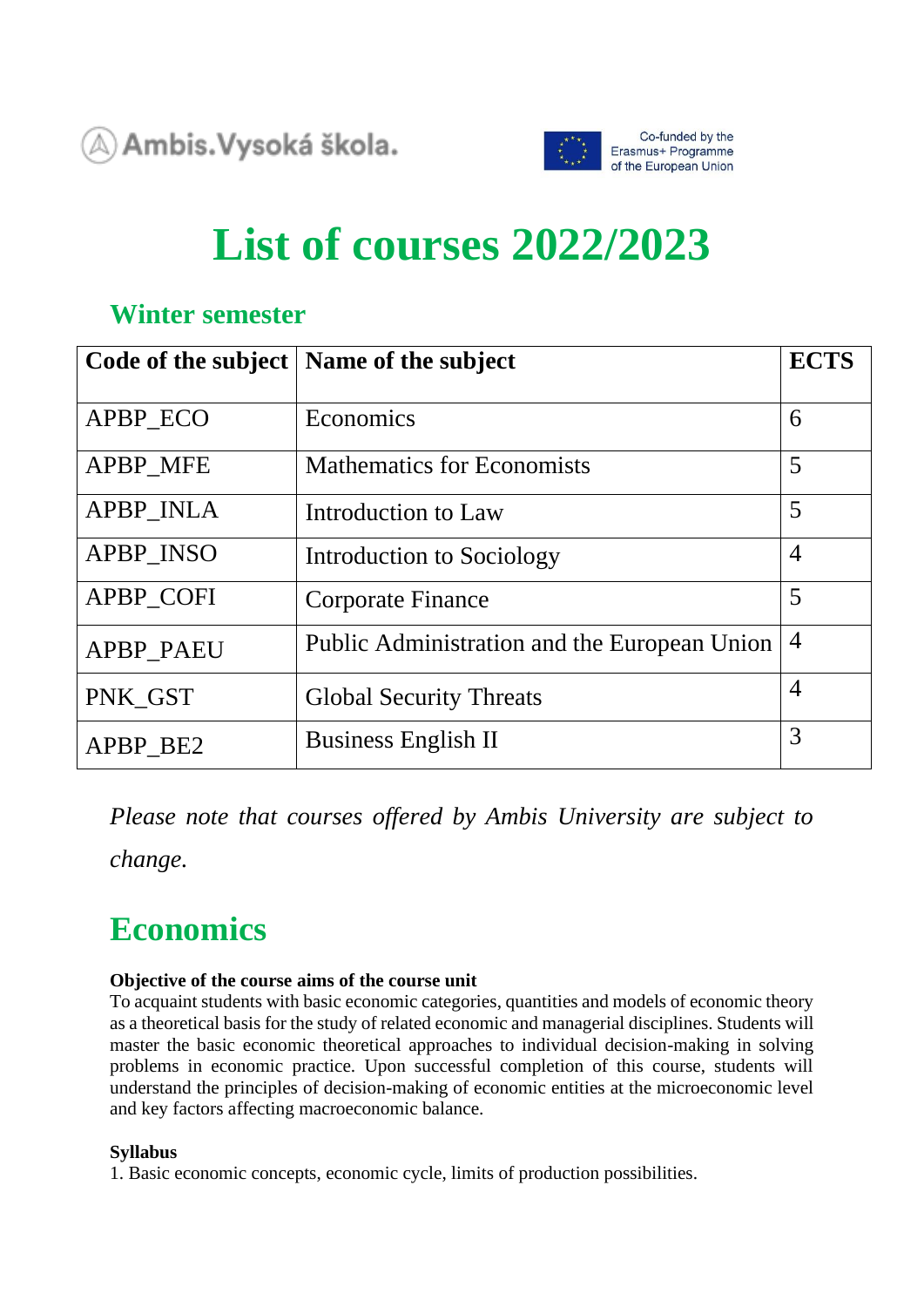2. Consumer decision-making in product and service markets.

3. Company decision-making in product and service markets.

4. Decision-making of households in factor markets.

5. Decision-making of companies in the markets of production factors.

6. Market equilibrium. Market and company efficiency. Market failure. State microeconomic policy.

7. Measurement of macroeconomic performance. Economic policy, tools and functions.

8. Money market.

9. Determinants of macroeconomic equilibrium in the short run - aggregate demand.

10. Determinants of macroeconomic equilibrium in a short period - aggregate supply.

11. Macroeconomic imbalances, economic cycle, inflation, unemployment.

12. Options for treating macroeconomic imbalances. Economic growth and its determinants.

### **Mathematics for Economists**

### **Objective of the course - aims of the course unit**

To acquaint students with basic mathematical procedures and possibilities of their use in economics, investing and decision-making. The course is one of the basic elements of the professional part of the field of study.

### **Syllabus**

1. Numerical sets and operations with numbers - representation of numbers (natural, integer, decimal number, fraction, rational and irrational numbers, decimal development of natural number), operations with real numbers, absolute value of a real number and its geometric meaning, representation of real numbers or its approximation on the number axis, sets (basic concepts, set operations of unification, intersection, difference), intervals of real numbers and operations with them, representation on the number axis.

2. Variable, algebraic expressions - introduction, domain, polynomials and operations with them, modifications of expressions, notation of dependencies using variables, modeling of real situation using expressions.

3. Linear and quadratic equations and inequalities - solution of linear equations and inequalities with one unknown, solution of quadratic equations with one unknown, product and quotient form of equations and inequalities.

4. Equations and inequalities with absolute value, higher order equations - linear equations and inequalities with absolute value, quadratic equations with absolute value, zero points of higher degree polynomials.

5. Systems of equations - addition and substitution method, matrix algebra, use of matrices and determinants in solving systems of linear equations, (Gaussian elimination method, Cramer's rule).

6. Propositional logic, combinatorics - propositional logic, tables of truth values of compound propositions, introduction of the term factorial, combination number, Pascal's triangle, binomial theorem, basics of combinatorics: permutations, combinations, variations.

7. Numerical sequences and their properties - search for dependencies, their mathematical interpretation and notation, graphical representation of sequences, properties of sequences (monotonicity, constraint, limits), arithmetic and geometric sequences.

8. Functions and their properties I - introduction of the term, domain, domain of values, graph of a function, basic properties of functions, linear, quadratic and linear polynomial functions.

9. Functions and their properties II - inverse functions, power functions and square root, exponential and logarithmic functions, functions with absolute value, limits of functions.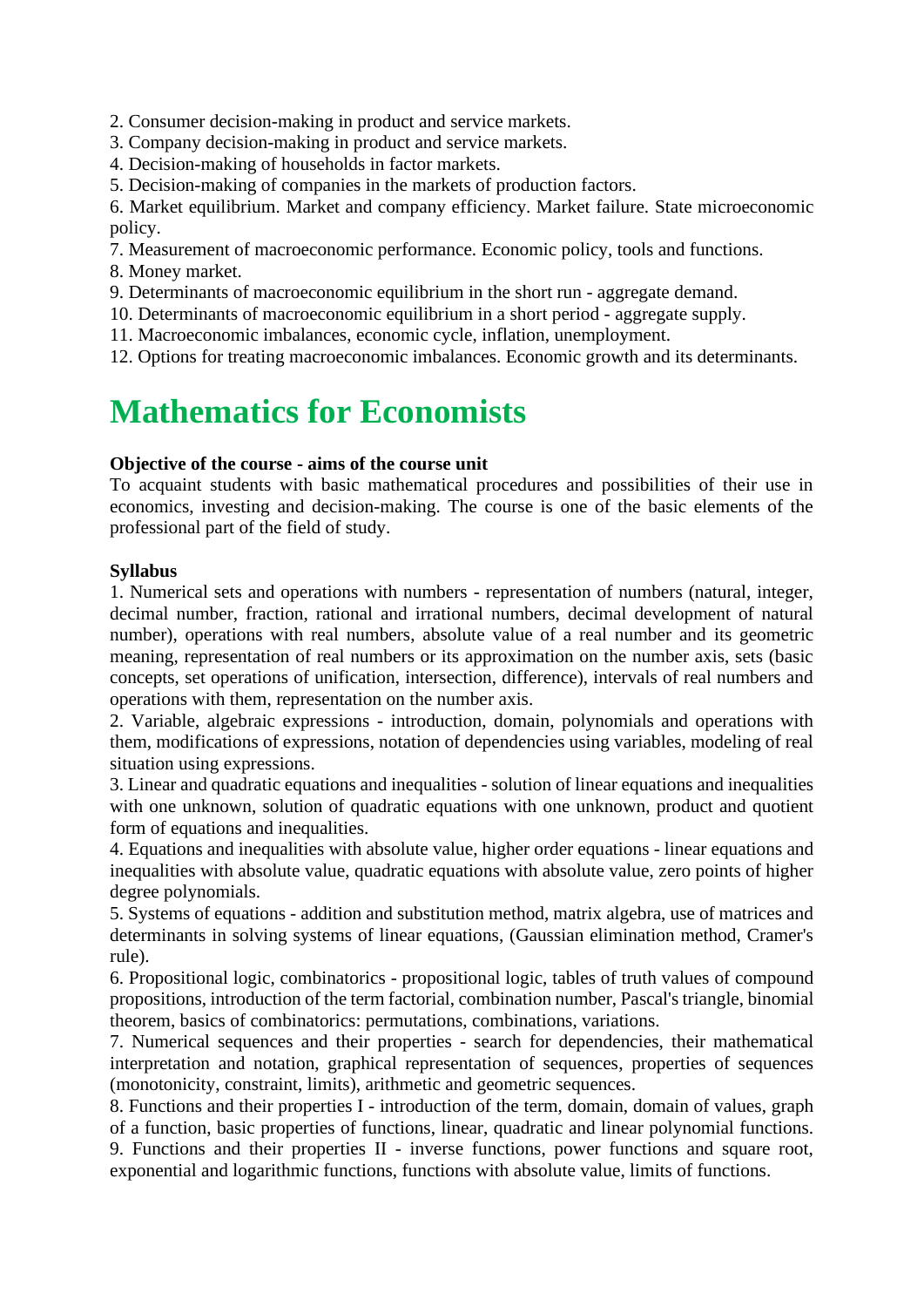10. Derivation of a function - definition and basic properties, derivation of elementary and compound functions, tangent and normal to a plane curve.

11. Use of function derivatives - use of the first and second derivatives (monotonicity of a function, extrema, convexity and concavity).

12. The course of a function - drawing a graph of a function that does not belong to the elementary functions.

### **Introduction to Law**

### **Objective of the course - aims of the course unit**

The course serves as a legal propaedeutics for creating a legal framework for subjects that touch on legal issues and which the student of this program completes in other phases of study.

### **Syllabus**

- 1. The phenomenon of law, legal norms.
- 2. Sources of law.
- 3. Creation of legal norms.
- 4. Legal cultures.
- 5. Subjects of law.
- 6. System of law.
- 7. Interpretation of law.
- 8. Implementation of legal standards.
- 9. Legal relations.
- 10. Legal liability.
- 11. Application of law.
- 12. Rule of law.

## **Introduction to Sociology**

### **Objective of the course - aims of the course unit**

The aim of the course is to acquaint students with the main principles of sociological approach to the analysis of social phenomena and with the main topics of sociological thinking. Students will learn basic technical terminology, get acquainted with the main sociological theories and areas of sociological analysis. This knowledge will enable them to reflect more deeply on the problems of contemporary society and support the development of their critical thinking. Upon successful completion of this course, students will gain an overview of the main issues, concepts and principles of sociology as a scientific discipline and will significantly expand their cultural and social outlook in the functioning of contemporary societies and their current challenges and problems. Learning outcomes of the course unit are focused on the acquisition of basic knowledge and skills of sociological thinking and their application to the analysis of current social phenomena.

### **Syllabus**

1. Principles of sociology and sociological perspectives, origin of sociology as a science, founders of sociology.

2. Basic sociological paradigms and approaches, main sociological theoretical directions and figures.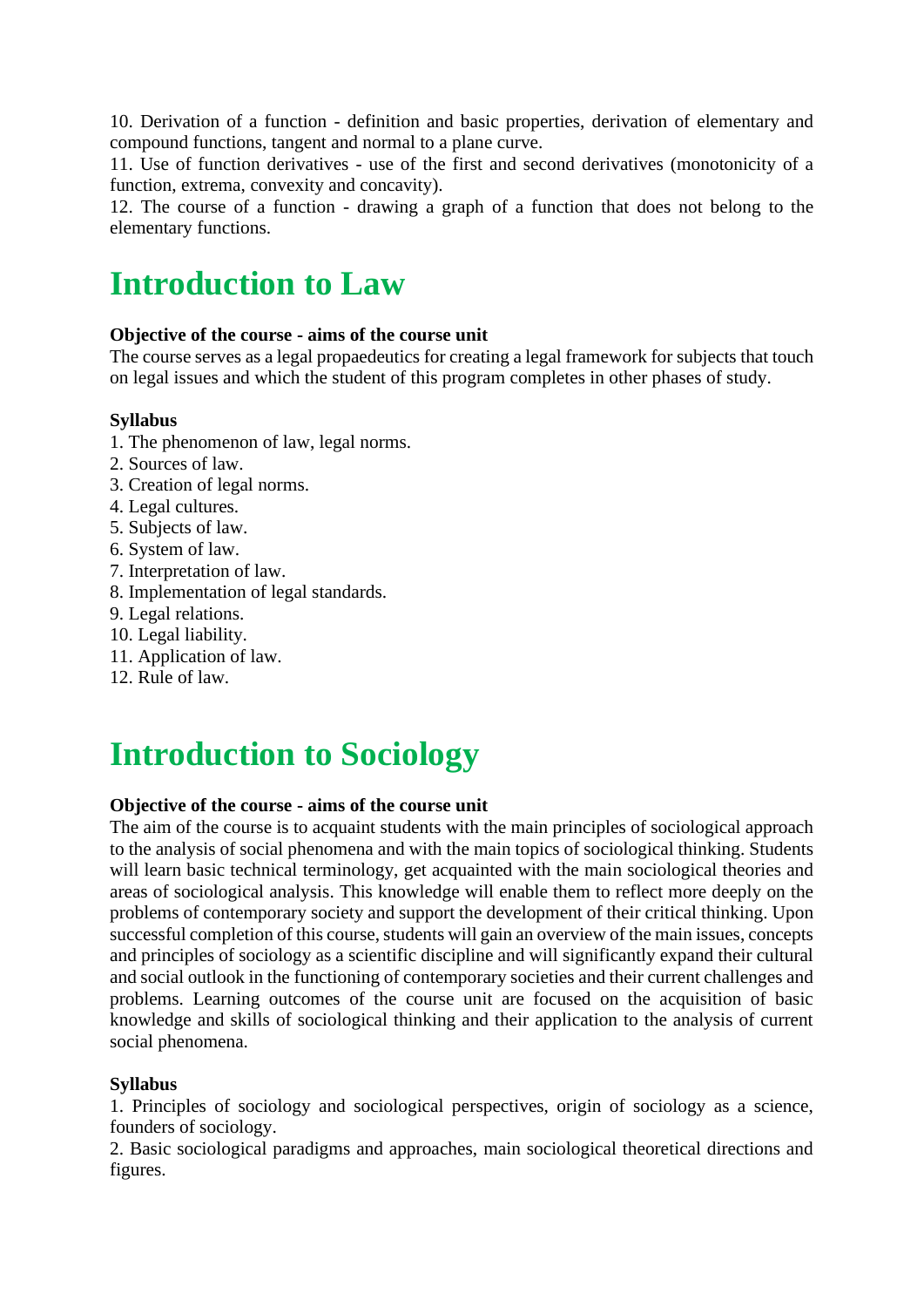- 3. Culture, individual and society, socialization.
- 4. Conformity, deviation and social control.
- 5. Social stratification and inequality, social mobility.
- 6. Groups, organizations and bureaucracies.
- 7. Economic system and work, economic globalization.
- 8. Main characteristics of the labor market in the EU.
- 9. Basics of demography and main demographic trends in the European context.
- 10. Urbanization and environment.
- 11. Mass media and communication.
- 12. Basics of sociological research methodology and main sociological research methods.

### **Corporate Finance**

### **Objective of the course - aims of the course unit**

To acquaint students with important areas of the complex of financial management and financing of companies with emphasis on the key importance of financial stability as a determining factor of competitiveness. Clarify the essence of the described facts and point out the basic principles and characteristics. Define the basic areas of financial management in the context of business management. Explain to students the issue of risk associated with business and the key importance of risk management in the planning and operation of the company.

### **Syllabus**

- 1. Basics of business finance.
- 2. Financial decision-making of the company.
- 3. Time factor and risk in financial decision making.
- 4. Risk management.
- 5. Property and financial structure of the company.
- 6. Current assets of the company and its management.
- 7. Financial analysis I.
- 8. Financial analysis II. ¨
- 9. Sources and forms of company financing I.
- 10. Sources and forms of company financing II.
- 11. Financial planning.
- 12. Capital planning and investment decisions.

### **Public Administration and the European Union**

#### **Objective of the course - aims of the course unit**

The aim is to develop and deepen knowledge in the field of management and economics with theoretical and practical knowledge focused on public administration and self-government, even in relation to the EU. The student will gain an overview of methods, tools and techniques in practice that can be used in management and administration in public administration. The student will acquire practical knowledge of the internal functioning of the management system, including many specifics, pitfalls, examples of good practices and mistakes.

### **Syllabus**

- 1. Definitions and terms related to management and economy in public administration.
- 2. Public administration legal, economic and organizational aspects, state administration and self-government, connection to the EU.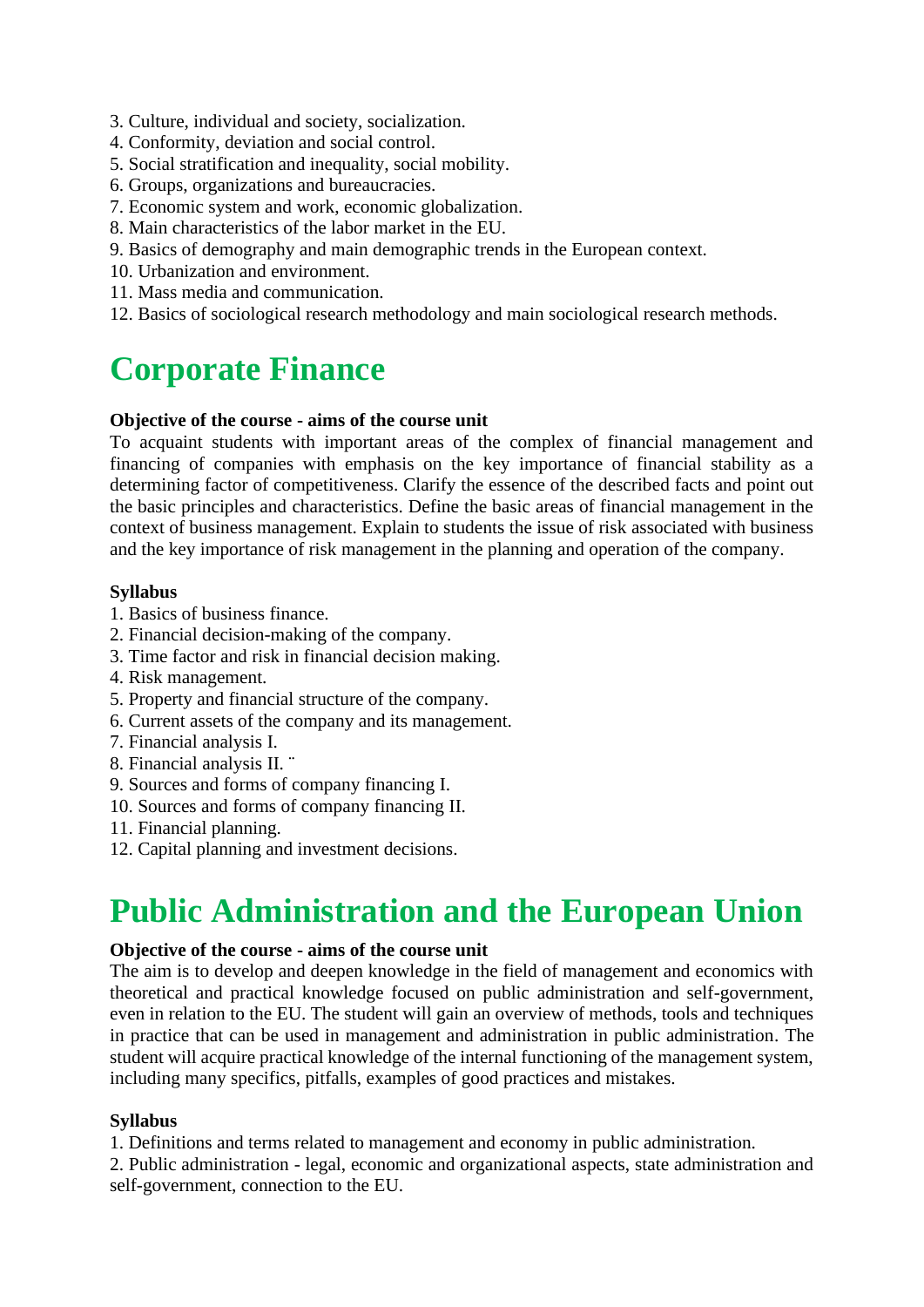3. Specifics of management in public administration, theoretical approaches, EU issues.

4. Management models, management according to objectives in public administration.

5. Managerial functions - planning in public administration, including financial planning.

6. Managerial functions - organization in public administration, including structures, creation of documentation.

7. Managerial functions - leadership and motivation in public administration, including remuneration.

8. Managerial functions - control in public administration, including the system of financial control.

9. Duties of senior employees in terms of management and economy in public administration. 10. Analyzes in public administration and their economic aspects.

11. EU issues, international and supranational organizations and public administration.

12. Lecture of an expert from practice - duties and roles of senior employees in terms of management and economy.

### **Global security threats**

### **Objective of the course - aims of the course unit**

In this follow-up master's course, students will extend their educational background in the international security issues; they will deepen and update their knowledge of security threats that are constituted in the dynamics of the contemporary global and regional international security situation in relation to the transformation of the existing international order.

The structure of the course reflects the latest discourses and the most up-to-date approaches to security issues in the security studies discipline; students will develop their knowledge and skills by acquiring theoretical and empirical findings which will allow them to properly distinguish individual security threats. They will be familiar with 1) causes/ connections of these threats and 2) typologies and criteria for evaluating these threats.

In addition, in compliance with the requirements of professional experience of security managers at middle and upper levels, students will be equipped with an advanced professional prowess that will enable them to define, evaluate and solve specific security situations, and to avoid decision-making risks. They will be able to take adequate security measures and propose and account for the full range of security policies and their functional alternatives in order to avert/prevent/moderate international security threats.

#### **Syllabus**

1. Theoretical approaches to security I.

2. Theoretical approaches to security II.

3. Key concepts of security governance I.

4. Key concepts of security governance II. (Culture, Peace operations, Responsibility to protect, Humaritarian intervention, International organizations, Global security governance, Statebuilding/Peacebuilding)

5. New security threats as contemporary security challenges I. (International arms trade, Energy security, Intelligence, Cybersecurity, Outer space)

6. New security threats as contemporary security challenges II. (Terrorism/Counterterrorism, Insurgency/Counterinsurgency, Transnational organized crime, Ethnic conflict and religious violence, Resources, the environment and conflict)

7. New security threats as contemporary security challenges III. (Genocide and crimes against humanity, Women's security, Environmental change, Migration and refugees, Pandemics and global health,)

8. Regional security complexes